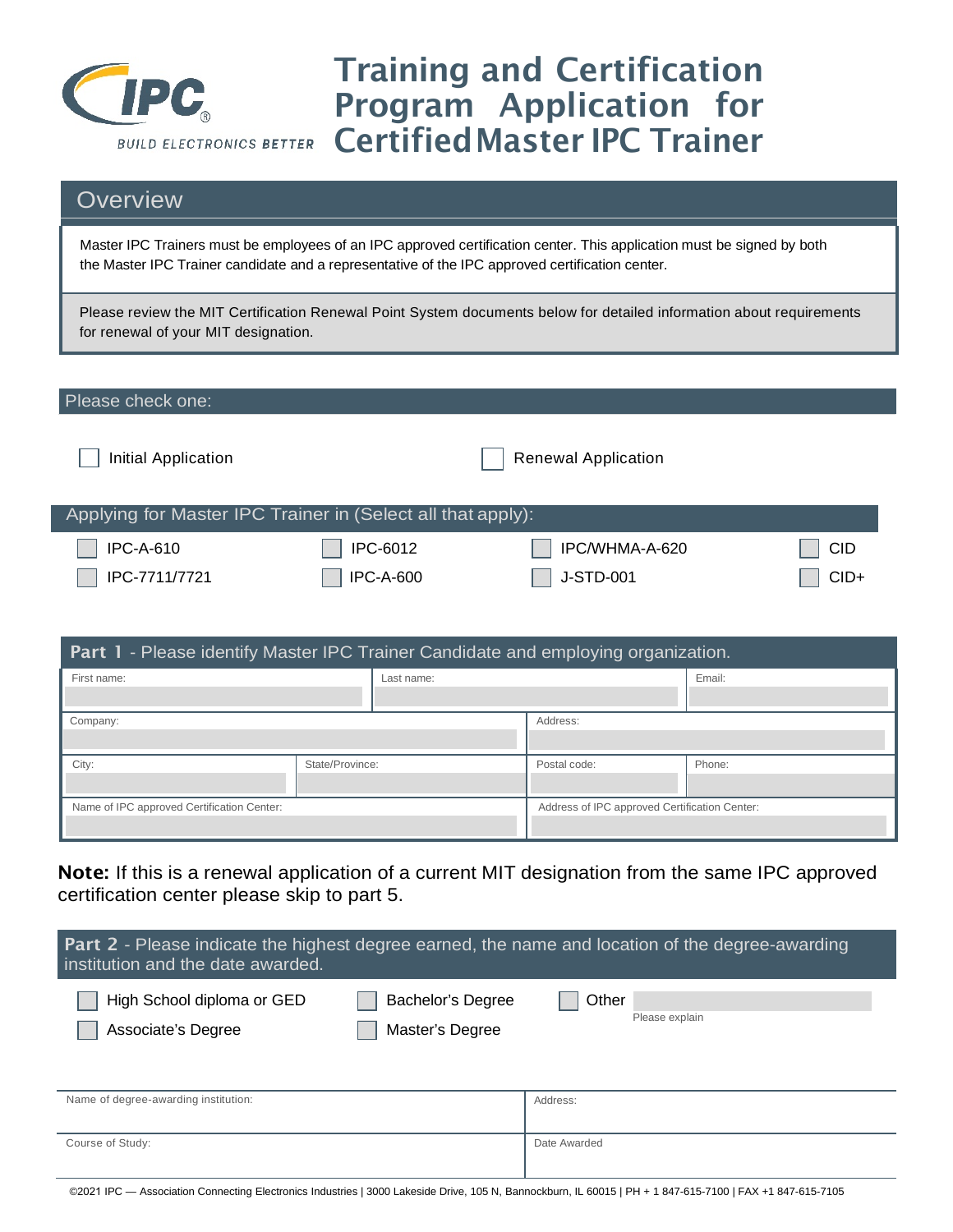| Part 3 - Please list your technical experience in electronics manufacturing. |                 |                        |                        |  |
|------------------------------------------------------------------------------|-----------------|------------------------|------------------------|--|
| <b>Company Name</b>                                                          | <b>Location</b> | <b>Position/Duties</b> | <b>Start/End Dates</b> |  |
|                                                                              |                 |                        |                        |  |
|                                                                              |                 |                        |                        |  |
|                                                                              |                 |                        |                        |  |
|                                                                              |                 |                        |                        |  |
|                                                                              |                 |                        |                        |  |
|                                                                              |                 |                        |                        |  |
|                                                                              |                 |                        |                        |  |
|                                                                              |                 |                        |                        |  |
|                                                                              |                 |                        |                        |  |
|                                                                              |                 |                        |                        |  |
|                                                                              |                 |                        |                        |  |
|                                                                              |                 |                        |                        |  |

| Part 4 - Please list your experience as an instructor in a technical or vocational field. |                 |                              |                        |  |
|-------------------------------------------------------------------------------------------|-----------------|------------------------------|------------------------|--|
| <b>Institution Name</b>                                                                   | <b>Location</b> | <b>Courses/Topics Taught</b> | <b>Start/End Dates</b> |  |
|                                                                                           |                 |                              |                        |  |
|                                                                                           |                 |                              |                        |  |
|                                                                                           |                 |                              |                        |  |
|                                                                                           |                 |                              |                        |  |
|                                                                                           |                 |                              |                        |  |
|                                                                                           |                 |                              |                        |  |
|                                                                                           |                 |                              |                        |  |
|                                                                                           |                 |                              |                        |  |
|                                                                                           |                 |                              |                        |  |
|                                                                                           |                 |                              |                        |  |
|                                                                                           |                 |                              |                        |  |
|                                                                                           |                 |                              |                        |  |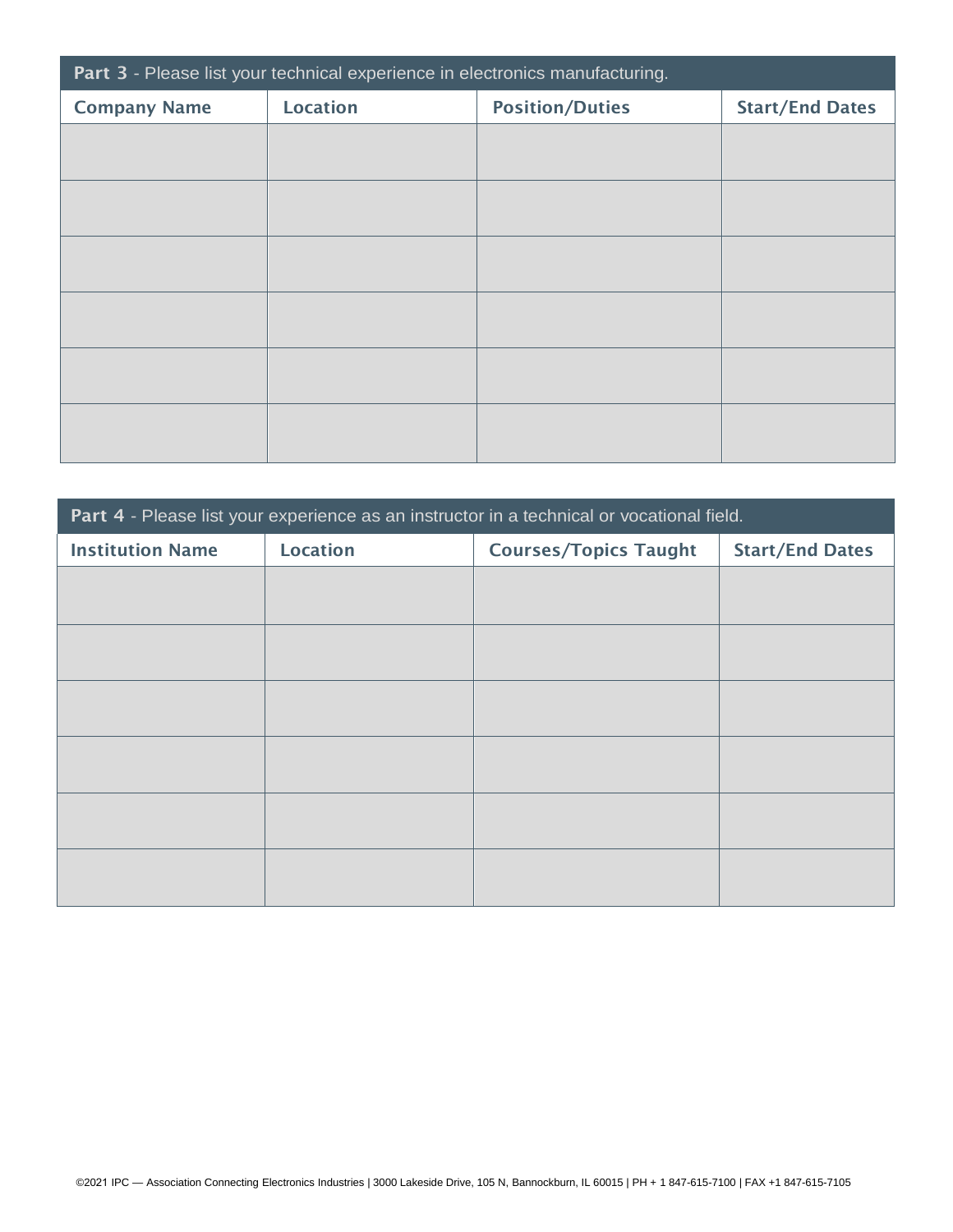| Part 5 - Please list your experience as an instructor in a technical or vocational field. |             |                                |                                              |  |
|-------------------------------------------------------------------------------------------|-------------|--------------------------------|----------------------------------------------|--|
| <b>Activity name</b>                                                                      | <b>Date</b> | <b>Number of points earned</b> | File name of attachment for<br>this activity |  |
|                                                                                           |             |                                |                                              |  |
|                                                                                           |             |                                |                                              |  |
|                                                                                           |             |                                |                                              |  |
|                                                                                           |             |                                |                                              |  |
|                                                                                           |             |                                |                                              |  |
|                                                                                           |             |                                |                                              |  |
|                                                                                           |             |                                |                                              |  |
|                                                                                           |             |                                |                                              |  |
|                                                                                           |             |                                |                                              |  |
|                                                                                           |             |                                |                                              |  |
|                                                                                           |             |                                |                                              |  |

#### Part 6 - Signature of Master IPC Trainer Candidate.

"I certify that the above information is a true accounting of my technical and instructor experience in electronics manufacturing and my formal education. If certified as a Master IPC Trainer for the IPC Certification program, I will train Certified IPC Trainers at the IPC approved center listed in Part 1."

Signature: **Date:** Date: **Date:** Date: **Date: Proposition: Proposition: Proposition: Proposition: Proposition: Proposition: Proposition: Proposition: Proposition: Proposition: Proposition: Proposition: Proposition: Proposi** 

Part 7 - Signature of Supervisor from Licensed IPC Certification Center.

"My organization, named in Part 1, is an IPC approved certification center. If this Master IPC Trainer candidate is successful, he/she will train Certified IPC Trainers at this Center.

| Name (Print) | Title: |
|--------------|--------|
| Signature    | Date:  |

#### Part 8 – Fees

A non-refundable application fee for a MIT seeking to obtain or renew their MIT designation is \$50 per application. An invoice will be sent within 14 days of receipt of this application. Failure to remit fees in a timely manner may result in loss of your MIT designation. All applicable CIT Certification Renewal fees also apply. **Please submit this form along with the required supporting documentation to th[e Certification Help](https://ipcinc.atlassian.net/servicedesk/customer/portal/2/user/login?destination=portal%2F2) Desk Note:** Application processing may take up to six weeks for review and to update our systems. Please plan accordingly.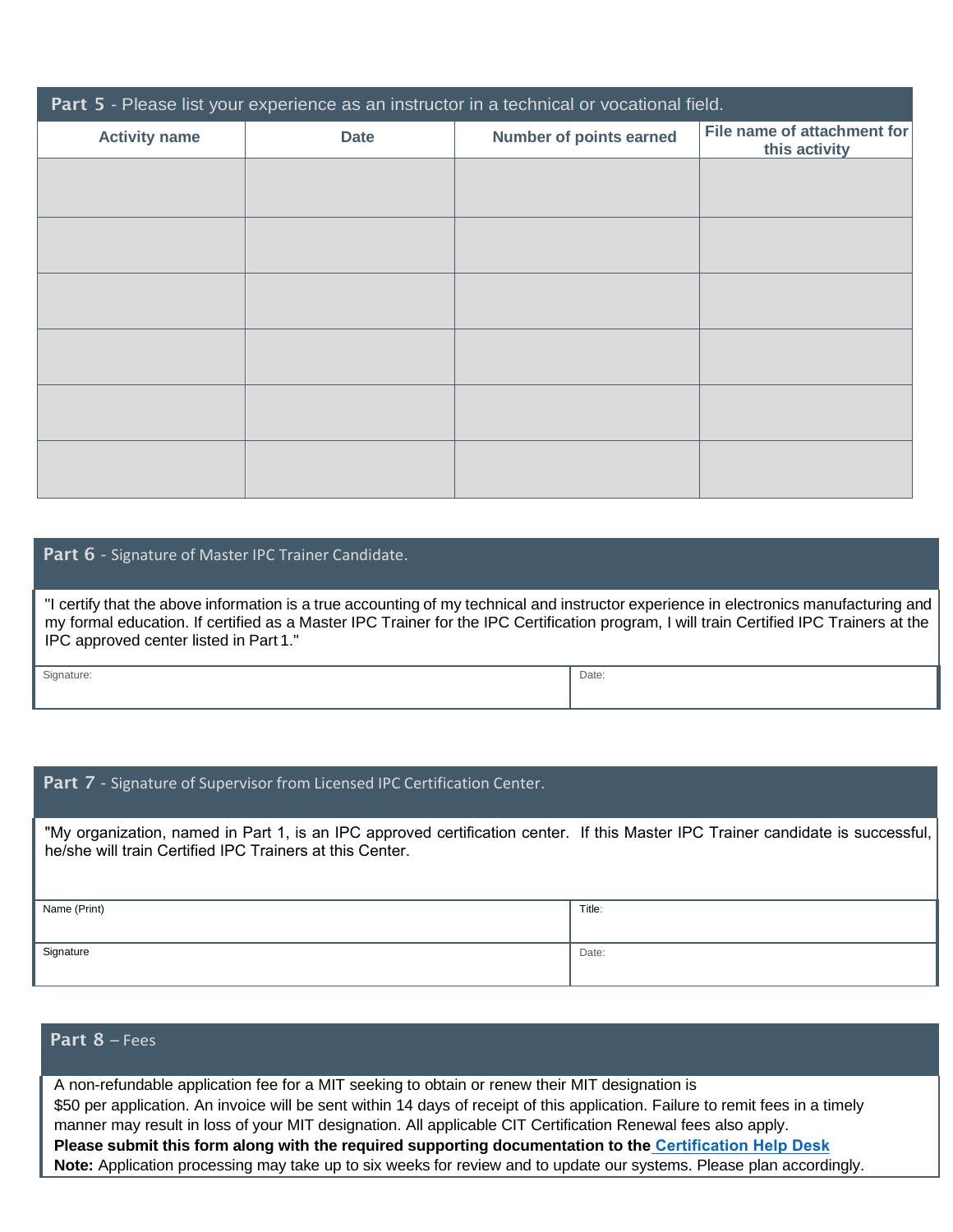

# MIT Certification Renewal Point System

### **Overview**

The IPC Certification Renewal Points System documents a candidate's effort to maintain and increase their expertise in their area of certification and related areas of practice. A certificant seeking to renew their certification must obtain a minimum of twenty-five (25) points during their two (2) year period of certification. Candidates may earn certification renewal points utilizing any of the methods below. A maximum of 15 points may be obtained through professional enhancement activities.

Please use the IPC Record of Participation form below to document and validate IPC approved activities and point values.

| <b>IPC Approved Activities</b>                                                                                                                                                                | <b>Point Value</b>                                                   | Max. points                           |  |  |
|-----------------------------------------------------------------------------------------------------------------------------------------------------------------------------------------------|----------------------------------------------------------------------|---------------------------------------|--|--|
| <b>Continuing Education</b>                                                                                                                                                                   |                                                                      |                                       |  |  |
| Attend a conference, workshop, or seminar on educational theory or practice, IPC<br>standards, or technical topics related to the electronics industry.                                       | 1 point per 1 contact hour                                           | No Limit                              |  |  |
| Deliver a conference, workshop, or seminar presentation on educational theory or<br>practice, IPC standards, or technical topics related to the electronics industry to a<br>public audience. | 2 points per 1 contact hour                                          | No Limit                              |  |  |
| Complete a community-college, college, or university course on electrical engineering,<br>education, or instructional design at an accredited institution.                                    | 4 points                                                             | No Limit                              |  |  |
| Teach a community-college, college, or university course on electrical engineering,<br>education, instructional design, or other industry related topic at an accredited<br>institution.      | 8 points                                                             | No Limit                              |  |  |
|                                                                                                                                                                                               | <b>Professional Enhancement</b>                                      |                                       |  |  |
| Complete an additional Certification or Certification Endorsement program.                                                                                                                    | 1 point per additional<br><b>IPC</b> certification or<br>endorsement | 10 points per<br>certification period |  |  |
| Actively participate in IPC Training and Certification Exam Item Writing. Questions<br>and Distractors must comply with the IPC Item Writing Guidelines.                                      | 1 point per 10 questions<br>and answers submitted                    | 5 points per<br>certification period  |  |  |
| Actively participate on an IPC Technical, Training, or Certification Committee.                                                                                                               | 3 points per committee                                               | 9 points per<br>certification period  |  |  |
| Volunteer in a leadership role (chair or vice-chair) on an IPC Technical, Training,<br>or Certification Committee.                                                                            | 6 points per committee                                               | 12 points per<br>certification period |  |  |
| Publish an original technical paper or full-length article in a technical society or<br>industry publication.                                                                                 | 2 points per paper or<br>article                                     | 6 points per<br>certification period  |  |  |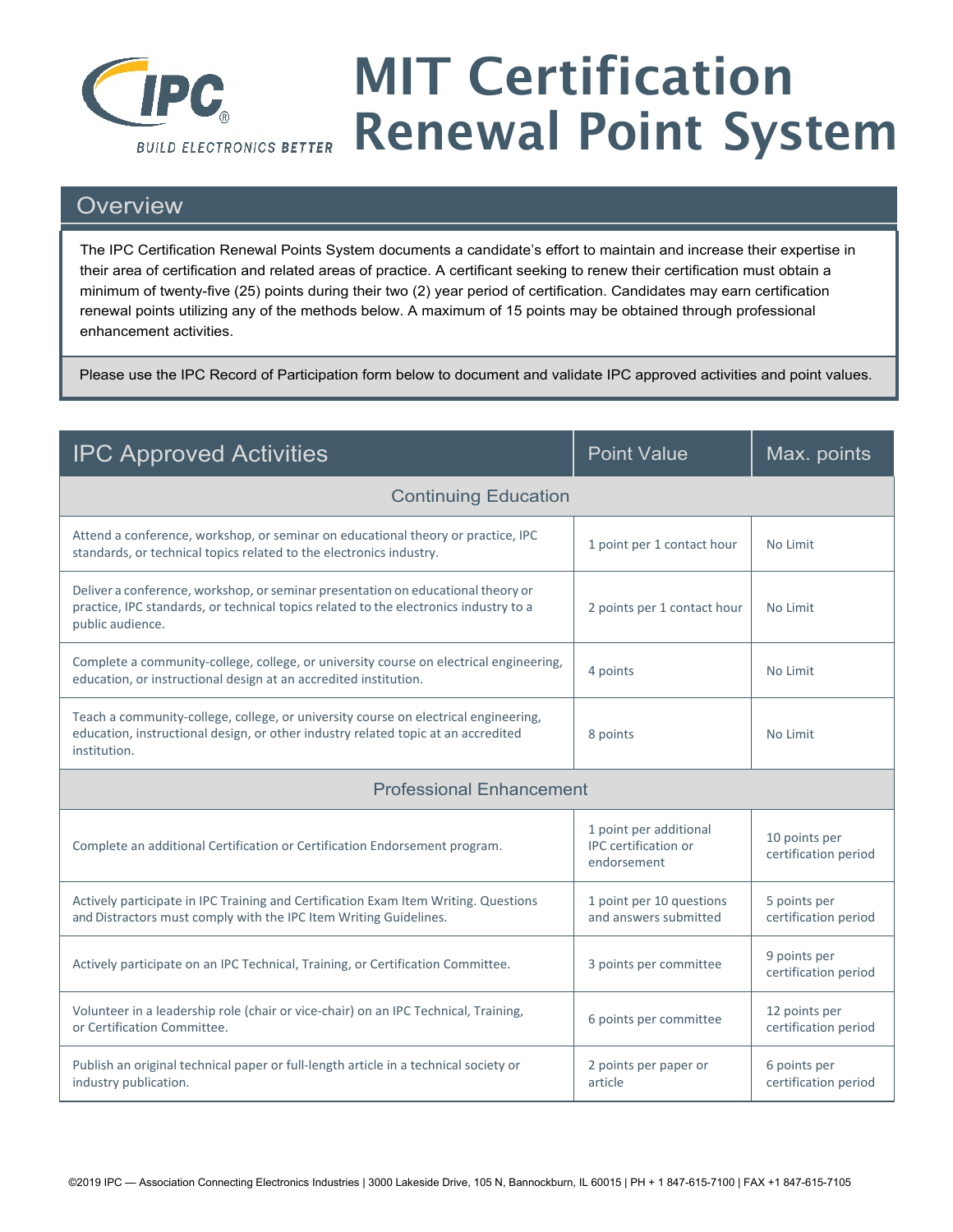| <b>IPC ApprovedActivities (Cont'd)</b>                                           | Point Value              | Max. points                          |  |
|----------------------------------------------------------------------------------|--------------------------|--------------------------------------|--|
| Professional Enhancement (Cont'd.)                                               |                          |                                      |  |
| Volunteer to help IPC host, plan, manage, or judge at an IPC competition.        | 2 points per competition | 6 points per<br>certification period |  |
| Volunteer to help IPC host, plan, manage, or judge an IPC Foundation STEM event. | 2 points per event       | 6 points per<br>certification period |  |
| Act as an IPC Mentor in the IPC Emerging Engineer Program.                       | 2 points per mentee      | 6 points per<br>certification period |  |

# Additional Requirements

#### Continuing Education

• MITsmay only gain renewal points once per renewal period for each course attended or taught. If an MIT attends or teaches the same course multiple times, they may only obtain points for one of the sessions.

#### Professional Development

- MIT Renewal Points are only granted for completing additional new endorsements and certificationsthrough IPC. The initial CIT Certification and endorsement do not award renewal points. However, if an MIT gains a CSE credential, they can accrue one point for each additional CSE endorsement obtained during that recertification cycle.
- Active participation is defined as attending committee meetings, completing committee assignments, contributing meaningfully to discussions and projects, providing timely feedback, and otherwise engaging intheworkofthe committee.
- Questions and Distractors must comply with the IPC Item Writing Guidelinesin order to qualify for MIT Renewal Points.

# Required Documentation

#### Continuing Education

For an MIT to obtain renewal points for continuing education, they must provide the following documentation:

- Attending a conference, workshop, or seminar: A Certificate of Completion provided by the education provider listing the name of the individual in attendance, the education provider, the title of the course, the date of the course and/or the location of the training event, and the number of hours of training attended.
- Deliver a conference, workshop, or seminar: A syllabus listing the course title, topics, and duration of each section of the training, as well as documentation detailing when, where, and to which audience the conference, workshop, or seminar was presented.
- Complete a community-college, college, or university course:A transcript containing the name ofthe institution course name and description, name of the instructor, and dates ofattendance.
- Teach a community-college, college, or university course: Documentation detailing the institution where you taught the course, course name and description, and dates ofinstruction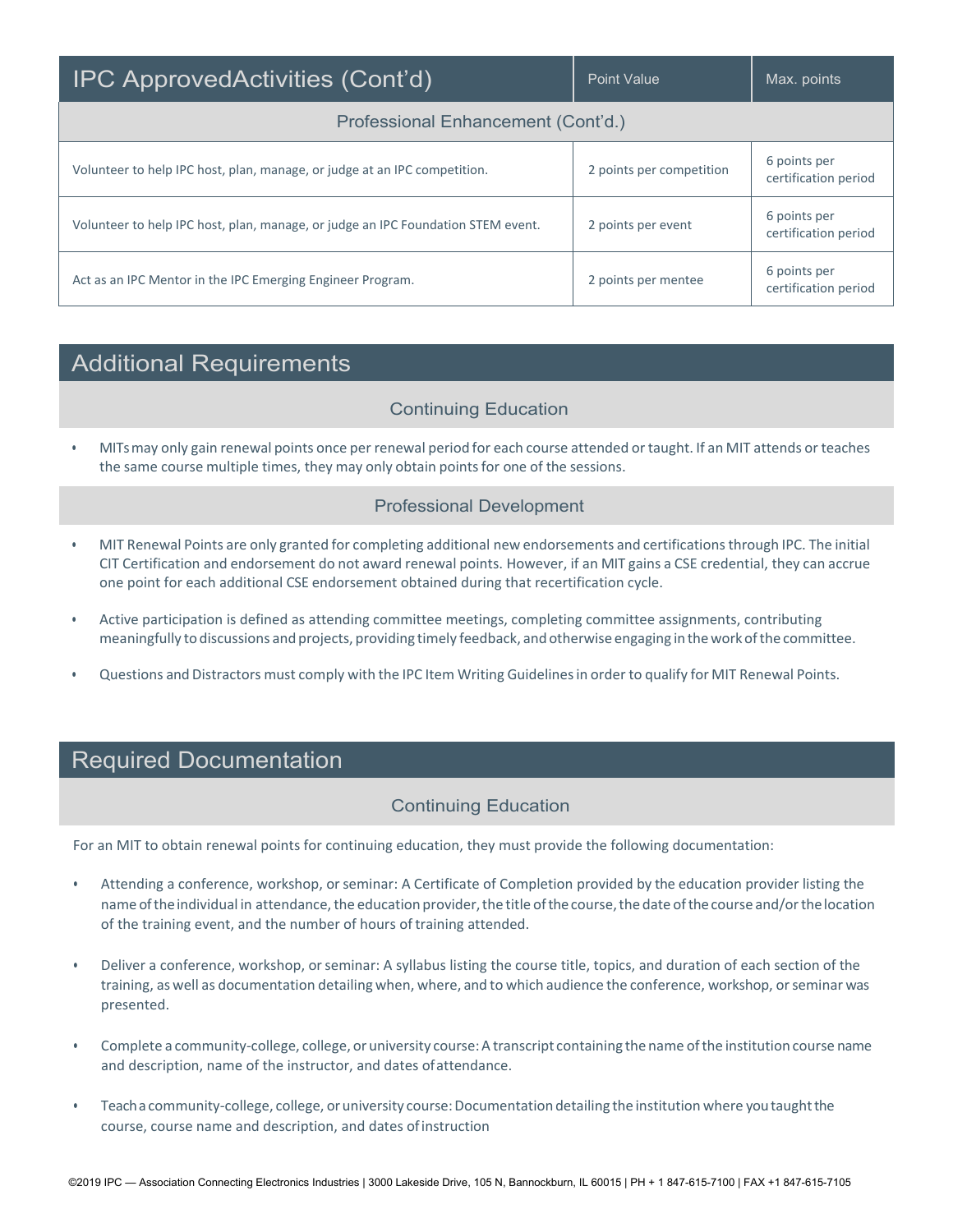# Required Documentation (Cont'd)

#### Professional Enhancement

For an MIT to obtain renewal points for professional enhancement, they must provide the following documentation:

- Actively participate in IPC Training and Certification Exam Item Writing: A document from the IPC committee liaison listing the MITsname, the number of items contributed, and the dates of the contribution. An MIT may choose to provide this information directly to the IPC liaison for validation.
- Actively participate on an IPC Technical, Training, or Certification Committee: A document from the IPC committee liaison listing the MITs name, the number of meetings attended, and the MITs level of cooperation and contribution to the committee.
- Publish an original technical paper or full-length article: Documentation verifying the MIT as author and stating the title ofthe article, location of publication, and date of publication.
- Volunteer to help IPC host, plan, manage, or judge at an IPC competition or STEM event: A document from the IPC staff member overseeing the event or program stating the MITs name, dates of participation, and acknowledging their contribution.
- Act as an IPC Mentor in the IPC Emerging Engineer Program: A document from the IPC staff member overseeing the Emerging Engineering Program stating the MITs name, dates of participation, and acknowledging their contribution as a mentor.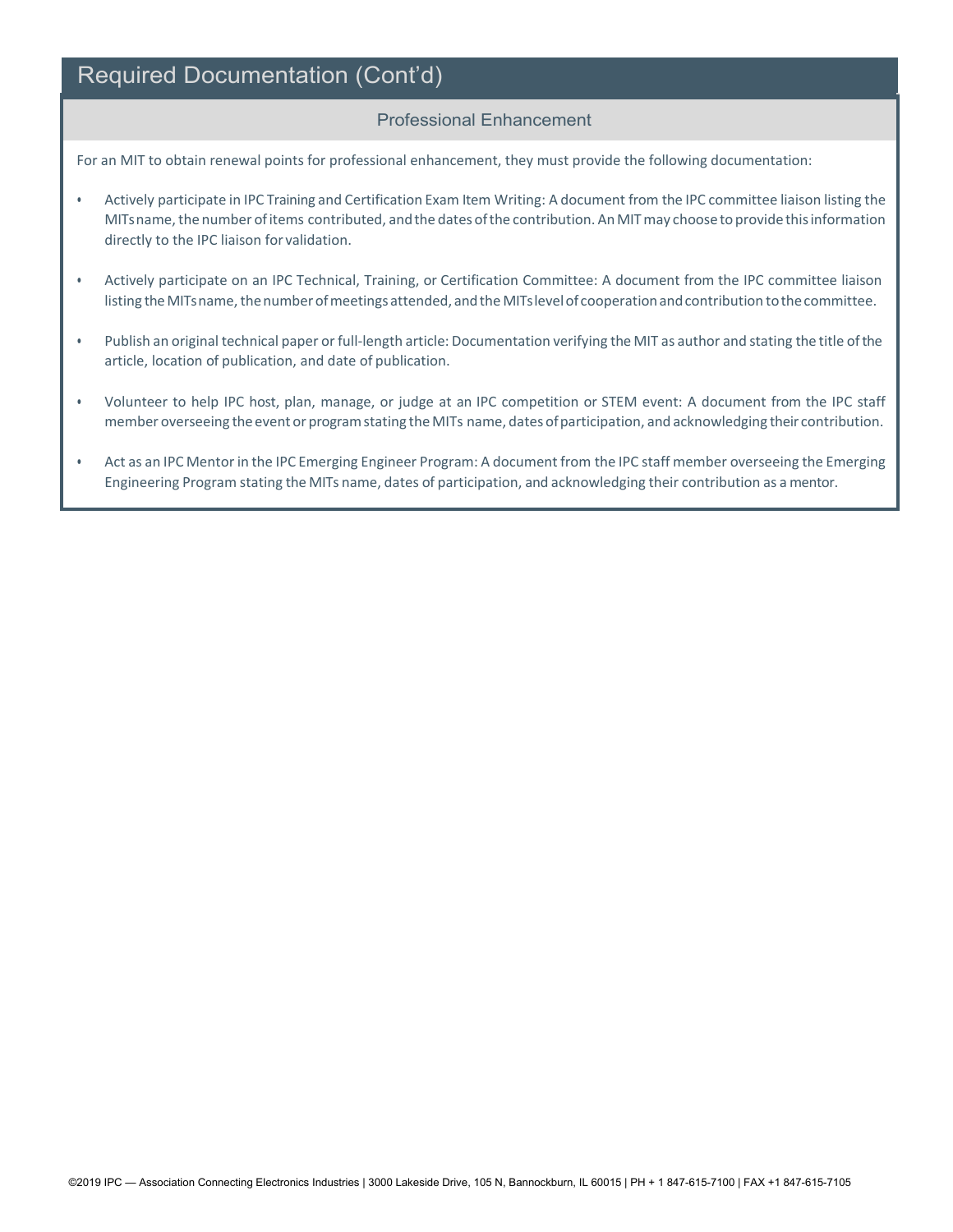

# Record of Participation<br>MITCertification Renewal Point System

# **Overview**

This form is used to document a current MIT's effort to maintain and increase their expertise in their area of certification and related areas of practice by attending or participating in an IPC approved activity. Please see the Policies and Procedures for a list of IPC approved activities, point values, and and any additional documentation that must be submitted with this form. This form may be completed by the MIT or the IPC staff liaison. It is not valid and points will not be considered unless it is signed and dated by the IPC staff liaison(s) responsible for the IPC approved activity(ies) listed..

Please send your IPC Record of Participation form and any required documentation to [certification@ipc.org. P](mailto:certification@ipc.org)lease allow up to six weeks for processing. You will receive an email notification once your application has been processed.

| <b>Candidate Contact Information</b> |                |
|--------------------------------------|----------------|
| First name:                          | Last name:     |
| Primary telephone:                   | Primary Email: |

| <b>Activity</b>                                                                                                                                                                                                                | <b>IPC Liaison</b>                                                                                                                                                                                                             | # Points |
|--------------------------------------------------------------------------------------------------------------------------------------------------------------------------------------------------------------------------------|--------------------------------------------------------------------------------------------------------------------------------------------------------------------------------------------------------------------------------|----------|
|                                                                                                                                                                                                                                | Name: Name and the second state of the second state of the second state of the second state of the second state of the second state of the second state of the second state of the second state of the second state of the sec |          |
| Date: $\qquad \qquad$                                                                                                                                                                                                          |                                                                                                                                                                                                                                |          |
|                                                                                                                                                                                                                                | Date: ________________                                                                                                                                                                                                         |          |
| Name: Name: Name: Name: Name: Name: Name: Name: Name: Name: Name: Name: Name: Name: Name: Name: Name: Name: Name: Name: Name: Name: Name: Name: Name: Name: Name: Name: Name: Name: Name: Name: Name: Name: Name: Name: Name:  |                                                                                                                                                                                                                                |          |
| Date: ________________                                                                                                                                                                                                         |                                                                                                                                                                                                                                |          |
|                                                                                                                                                                                                                                | Date: $\frac{1}{\sqrt{1-\frac{1}{2}}\cdot\frac{1}{2}}$                                                                                                                                                                         |          |
| Name: Name: 2008 and 2008 and 2008 and 2008 and 2008 and 2008 and 2008 and 2008 and 2008 and 2008 and 2008 and 2008 and 2008 and 2008 and 2008 and 2008 and 2008 and 2008 and 2008 and 2008 and 2008 and 2008 and 2008 and 200 | Name: Name: Name: Name: Name: Name: Name: Name: Name: Name: Name: Name: Name: Name: Name: Name: Name: Name: Name: Name: Name: Name: Name: Name: Name: Name: Name: Name: Name: Name: Name: Name: Name: Name: Name: Name: Name:  |          |
| Date: ________________                                                                                                                                                                                                         |                                                                                                                                                                                                                                |          |
|                                                                                                                                                                                                                                |                                                                                                                                                                                                                                |          |
|                                                                                                                                                                                                                                |                                                                                                                                                                                                                                |          |
| Date: _______________                                                                                                                                                                                                          |                                                                                                                                                                                                                                |          |
|                                                                                                                                                                                                                                | Date: ________________                                                                                                                                                                                                         |          |